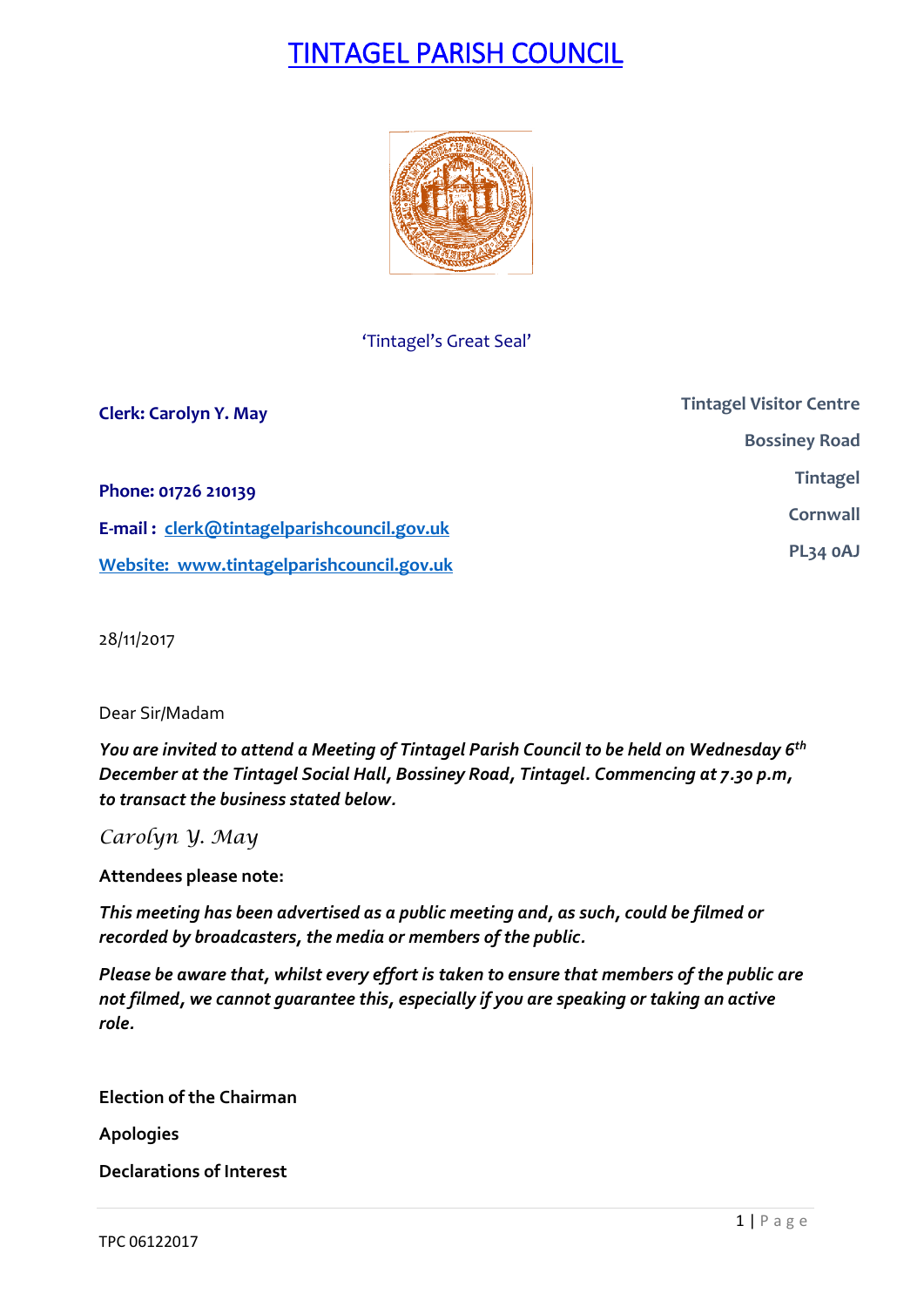**Invitation to members of the public to speak prior to meeting, (10 minutes allowed for this item).**

#### **AGENDA**

To Approve the Minutes of the previous meeting on the  $\texttt{1st}$  November 2017 and matters arising (Appendix A).

#### **Reports**

**Co-option of Parish Councillors**

**Christmas Lights** 

**Planning applications** – Appendix B

**Planning Decisions** – Appendix C

**Correspondence**

**Accounts Payable** – Appendix D

**Audited Parish Council Accounts** – to approve

**Updates**:

- Trebarwith Strand Cllr. Hart
- Quarry Planning

**Sub- Committee Formation**

**Storage of Lights** – Cllr. Hart

**TVC Christmas Gathering** - Cllr. Dyer

**TVC Printer -** Cllr. Wickett

**Date and Time of Next Meeting -** To be agreed

## *PART II*

## *COMMITTEE DELIBERATIONS*

*Pursuant to section 1(2) of the Public Bodies (Admission to meetings) Act 1960, it is resolved that, because of the confidential nature of the business to be transacted, the public and press leave the meeting during consideration of the following items: -*

• Membership Matters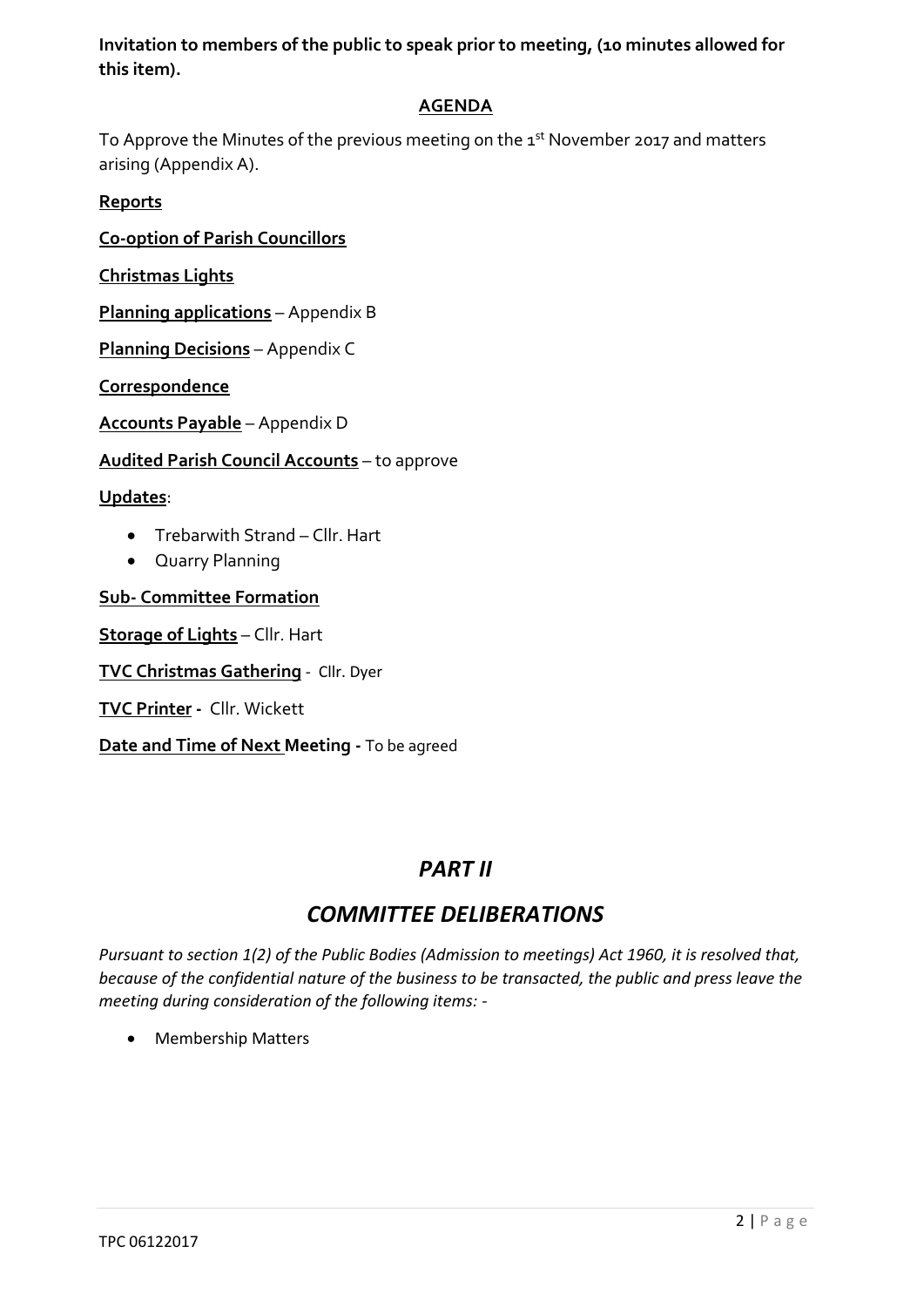## Planning Applications **Applications Appendix B**

| Reference             | PA17/10877                                                                                                                                                                                                                                                                   |
|-----------------------|------------------------------------------------------------------------------------------------------------------------------------------------------------------------------------------------------------------------------------------------------------------------------|
| Alternative Reference | N/A                                                                                                                                                                                                                                                                          |
| Application Validated | Wed 15 Nov 2017                                                                                                                                                                                                                                                              |
| <b>Address</b>        | Land South of Yellow Cottage Trebarwith Strand<br><b>Tintagel Cornwall</b>                                                                                                                                                                                                   |
| <b>Proposal</b>       | Application for a non-material amendment in respect of<br>PA16/08457 for change from timber cladding to<br>painted render on the upper wall with natural stone to<br>remain as per the approved plans. Use of similar<br>matching timber doors to each ground floor opening. |
| Status                | Awaiting decision                                                                                                                                                                                                                                                            |

| Reference                    | PA17/11173                                                                                                                                                                      |
|------------------------------|---------------------------------------------------------------------------------------------------------------------------------------------------------------------------------|
| <b>Alternative Reference</b> | PP-06556499                                                                                                                                                                     |
| Application Validated        | Fri 24 Nov 2017                                                                                                                                                                 |
| <b>Address</b>               | Ingledene Bossiney Road Bossiney Tintagel PL34 0AL                                                                                                                              |
| <b>Proposal</b>              | Non-material amendment following grant of planning<br>$\gamma$ permission PA17/00217 to allow changes to the<br>fenestration and wall material to the rear of the<br>extension. |
| Status                       | Awaiting decision                                                                                                                                                               |

| Reference                    | PA17/03182/PREAPP                                                                                   |
|------------------------------|-----------------------------------------------------------------------------------------------------|
| <b>Alternative Reference</b> | IAP00012214-001                                                                                     |
| Application Validated        | Mon 20 Nov 2017                                                                                     |
| <b>Address</b>               | Land East of Kilcummer Tregeath Lane Trewarmett<br>Tintagel Cornwall PL34 0EA                       |
| Proposal                     | Pre application advice for conversion of redundant<br>barns to two semi detached holiday properties |
| <b>Status</b>                | Awaiting decision                                                                                   |